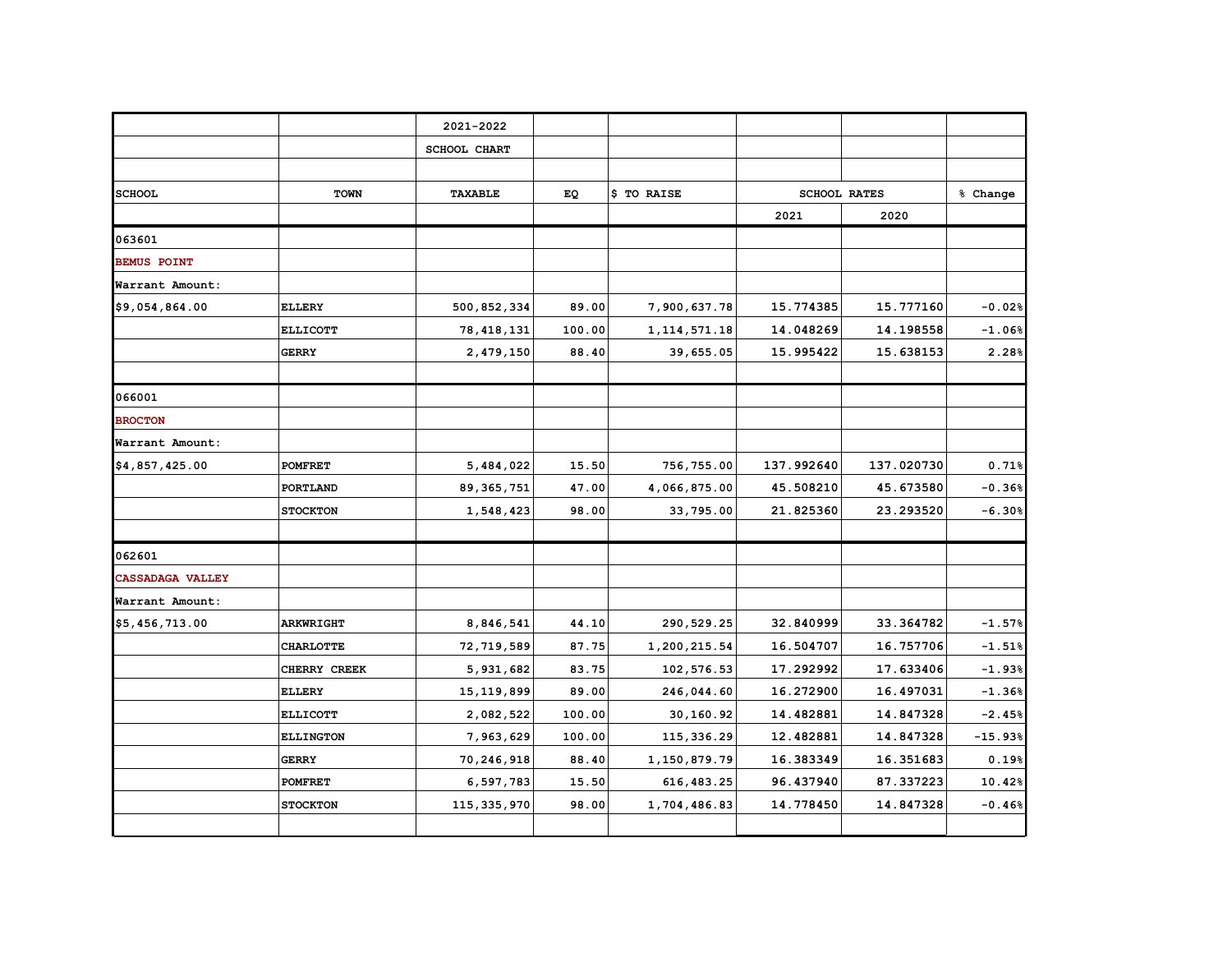|                 |                   | 2021-2022      |        |                |           |                     |           |
|-----------------|-------------------|----------------|--------|----------------|-----------|---------------------|-----------|
|                 |                   | SCHOOL CHART   |        |                |           |                     |           |
|                 |                   |                |        |                |           |                     |           |
| <b>SCHOOL</b>   | <b>TOWN</b>       | <b>TAXABLE</b> | EQ     | \$ TO RAISE    |           | <b>SCHOOL RATES</b> | % Change  |
|                 |                   |                |        |                | 2021      | 2020                |           |
| 062803          |                   |                |        |                |           |                     |           |
| CHAUTAUQUA LAKE |                   |                |        |                |           |                     |           |
| Warrant Amount: |                   |                |        |                |           |                     |           |
| \$12,493,744.00 | <b>CHAUTAUQUA</b> | 1,170,847,088  | 100.00 | 101,080,101.99 | 8.633068  | 9.614304            | $-10.21%$ |
|                 | <b>ELLERY</b>     | 20,323,086     | 89.00  | 197, 135.48    | 9.700076  | 9.913415            | $-2.15%$  |
|                 | NORTH HARMONY     | 200,705,523    | 86.50  | 2,003,126.40   | 9.980425  | 9.935494            | 0.45%     |
|                 | PORTLAND          | 3,928,811      | 47.00  | 72,165.30      | 18.368229 | 17.494262           | 5.00%     |
|                 | <b>STOCKTON</b>   | 8,836,595      | 98.00  | 77,843.80      | 8.809253  | 8.922074            | $-1.26%$  |
|                 | <b>WESTFIELD</b>  | 2,976,119      | 70.00  | 35,471.04      | 12.332954 | 12.222019           | 0.91%     |
|                 |                   |                |        |                |           |                     |           |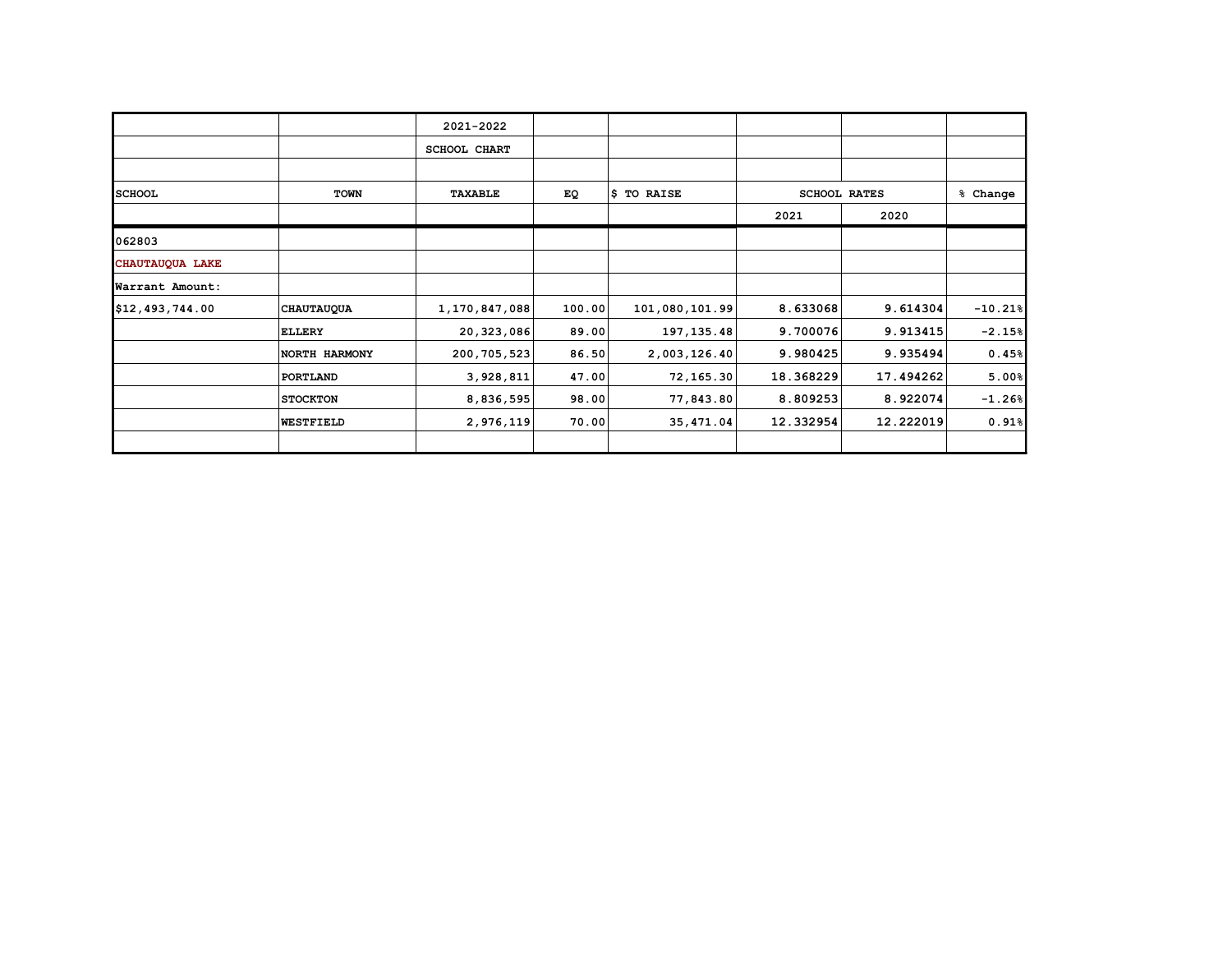|                     |                  | 2021-2022           |        |              |           |                     |          |
|---------------------|------------------|---------------------|--------|--------------|-----------|---------------------|----------|
|                     |                  | <b>SCHOOL CHART</b> |        |              |           |                     |          |
|                     |                  |                     |        |              |           |                     |          |
| <b>SCHOOL</b>       | <b>TOWN</b>      | <b>TAXABLE</b>      | EQ     | \$ TO RAISE  |           | <b>SCHOOL RATES</b> | % Change |
|                     |                  |                     |        |              | 2021      | 2020                |          |
| 063201              |                  |                     |        |              |           |                     |          |
| <b>CLYMER</b>       |                  |                     |        |              |           |                     |          |
| Warrant Amount:     |                  |                     |        |              |           |                     |          |
| \$4,787,950.00      | <b>CLYMER</b>    | 94,233,684          | 100.00 | 1,317,786.01 | 13.984235 | 13.937525           | 0.34%    |
|                     | FRENCH CREEK     | 120,805,677         | 99.00  | 1,706,439.40 | 14.125490 | 13.937525           | 1.35%    |
|                     | <b>MINA</b>      | 124, 383, 438       | 99.00  | 1,756,977.03 | 14.125490 | 13.937525           | 1.35%    |
|                     | <b>SHERMAN</b>   | 477,687             | 99.00  | 6,747.56     | 14.125490 | 13.937525           | 1.35%    |
|                     |                  |                     |        |              |           |                     |          |
| 060300              |                  |                     |        |              |           |                     |          |
| <b>DUNKIRK CITY</b> |                  |                     |        |              |           |                     |          |
| Warrant Amount:     |                  |                     |        |              |           |                     |          |
| \$10,165,975.00     | DUNKIRK-CITY     | 288, 613, 654       | 73.00  | 6,599,838.47 | 22.867381 | 22.476584           | 1.74%    |
|                     | DUNKIRK-TOWN     | 107,939,688         | 60.00  | 3,003,095.90 | 27.821981 | 28.095730           | $-0.97%$ |
|                     | <b>SHERIDAN</b>  | 18, 213, 533        | 54.00  | 563,040.63   | 30.913312 | 29.064548           | 6.36%    |
|                     |                  |                     |        |              |           |                     |          |
| 063801              |                  |                     |        |              |           |                     |          |
| <b>FALCONER</b>     |                  |                     |        |              |           |                     |          |
| Warrant Amount:     |                  |                     |        |              |           |                     |          |
| \$7,133,890.00      | CARROLL          | 3,829,803           | 92.00  | 69, 344.29   | 18.106489 | 18.303186           | $-1.07%$ |
|                     | <b>ELLICOTT</b>  | 278, 712, 359       | 100.00 | 4,642,782.12 | 16.657970 | 16.802325           | $-0.86%$ |
|                     | <b>ELLINGTON</b> | 49,803,699          | 100.00 | 829,628.52   | 16.657970 | 16.802325           | $-0.86%$ |
|                     | <b>GERRY</b>     | 6,679,063           | 88.40  | 125,859.31   | 18.843857 | 18.504763           | 1.83%    |
|                     | <b>POLAND</b>    | 86,262,026          | 98.00  | 1,466,275.76 | 16.997929 | 16.802325           | 1.16%    |
|                     |                  |                     |        |              |           |                     |          |
| 064603              |                  |                     |        |              |           |                     |          |
| <b>FORESTVILLE</b>  |                  |                     |        |              |           |                     |          |
| Warrant Amount:     |                  |                     |        |              |           |                     |          |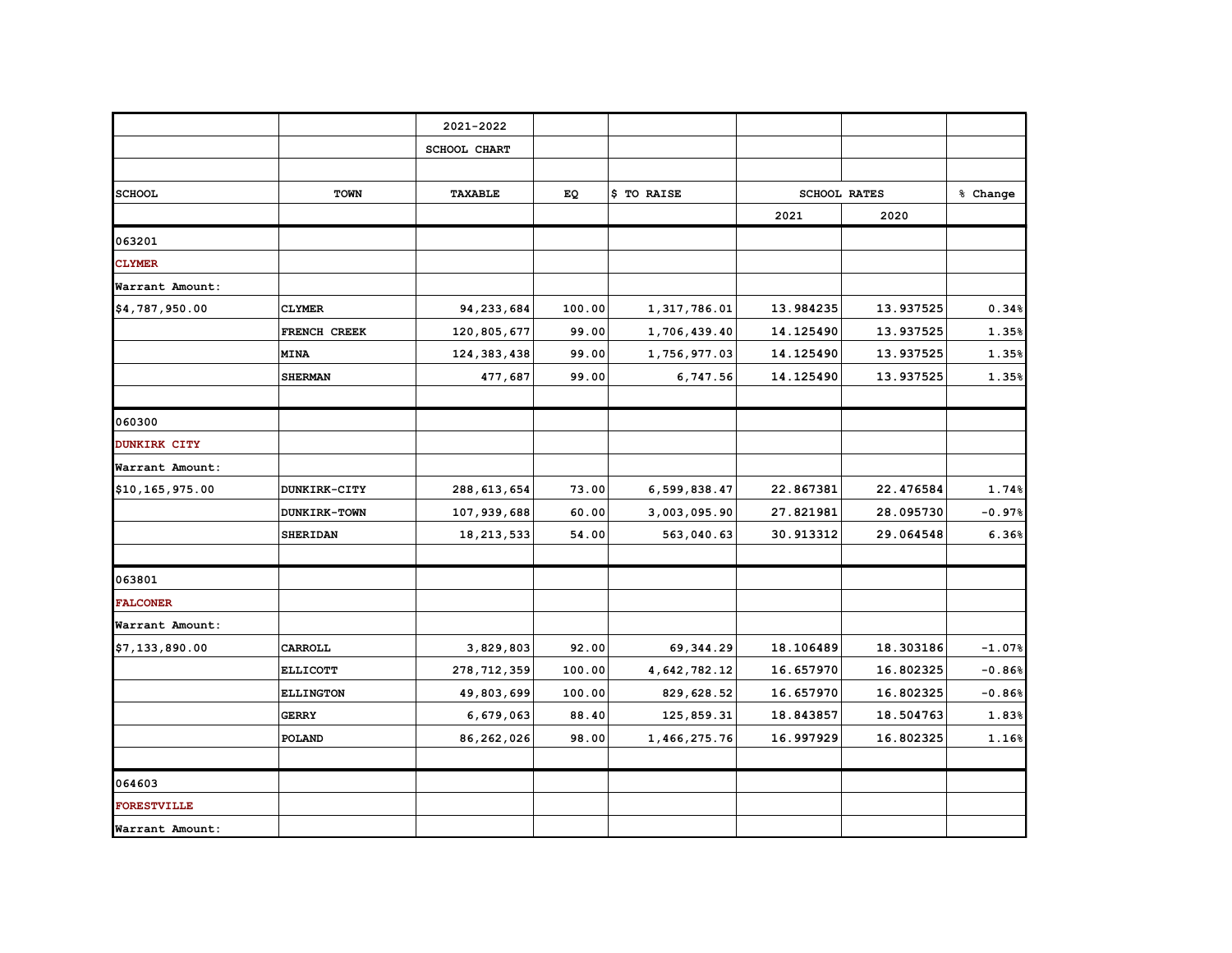|                      |                  | 2021-2022           |       |                 |                     |            |                     |
|----------------------|------------------|---------------------|-------|-----------------|---------------------|------------|---------------------|
|                      |                  | <b>SCHOOL CHART</b> |       |                 |                     |            |                     |
|                      |                  |                     |       |                 |                     |            |                     |
| <b>SCHOOL</b>        | <b>TOWN</b>      | TAXABLE             | EQ    | \$ TO RAISE     | <b>SCHOOL RATES</b> |            | % Change            |
|                      |                  |                     |       |                 | 2021                | 2020       |                     |
| \$4,089,237.00       | <b>ARKWRIGHT</b> | 19,246,037          | 44.10 | 694,161.59      | 36.067768           | 37.171846  | $-2.97%$            |
| (Including Catt. Co) | <b>HANOVER</b>   | 93,587,076          | 77.00 | 1,933,227.69    | 20.656994           | 20.172526  | 2.40%               |
|                      | <b>SHERIDAN</b>  | 27,982,051          | 54.00 | 824,220.93      | 29.455344           | 28.519778  | 3.28%               |
|                      | VILLENOVA        | 13, 159, 065        | 45.00 | 465, 125.74     | 35.346412           | 35.194620  | 0.43%               |
| 065801               |                  |                     |       |                 |                     |            |                     |
| <b>FREDONIA</b>      |                  |                     |       |                 |                     |            |                     |
| Warrant Amount:      |                  |                     |       |                 |                     |            |                     |
| \$16,219,949.00      | <b>ARKWRIGHT</b> | 7,049,893           | 44.10 | 304,699.62      | 43.220460           | 46.974220  | $-7.99%$            |
|                      | DUNKIRK-TOWN     | 594,624             | 60.00 | 18,889.44       | 31.767040           | 34.839210  | $-8.82%$            |
|                      | <b>POMFRET</b>   | 114,556,774         | 15.50 | 14,064,296.65   | 122.969180          | 122.961920 | $0.01$ <sup>8</sup> |
|                      | PORTLAND         | 16,529,149          | 47.00 | 670, 317.58     | 40.553670           | 40.987310  | $-1.06%$            |
|                      | <b>SHERIDAN</b>  | 33,070,315          | 54.00 | 1, 161, 745. 71 | 35.296710           | 36.040560  | $-2.06%$            |
|                      |                  |                     |       |                 |                     |            |                     |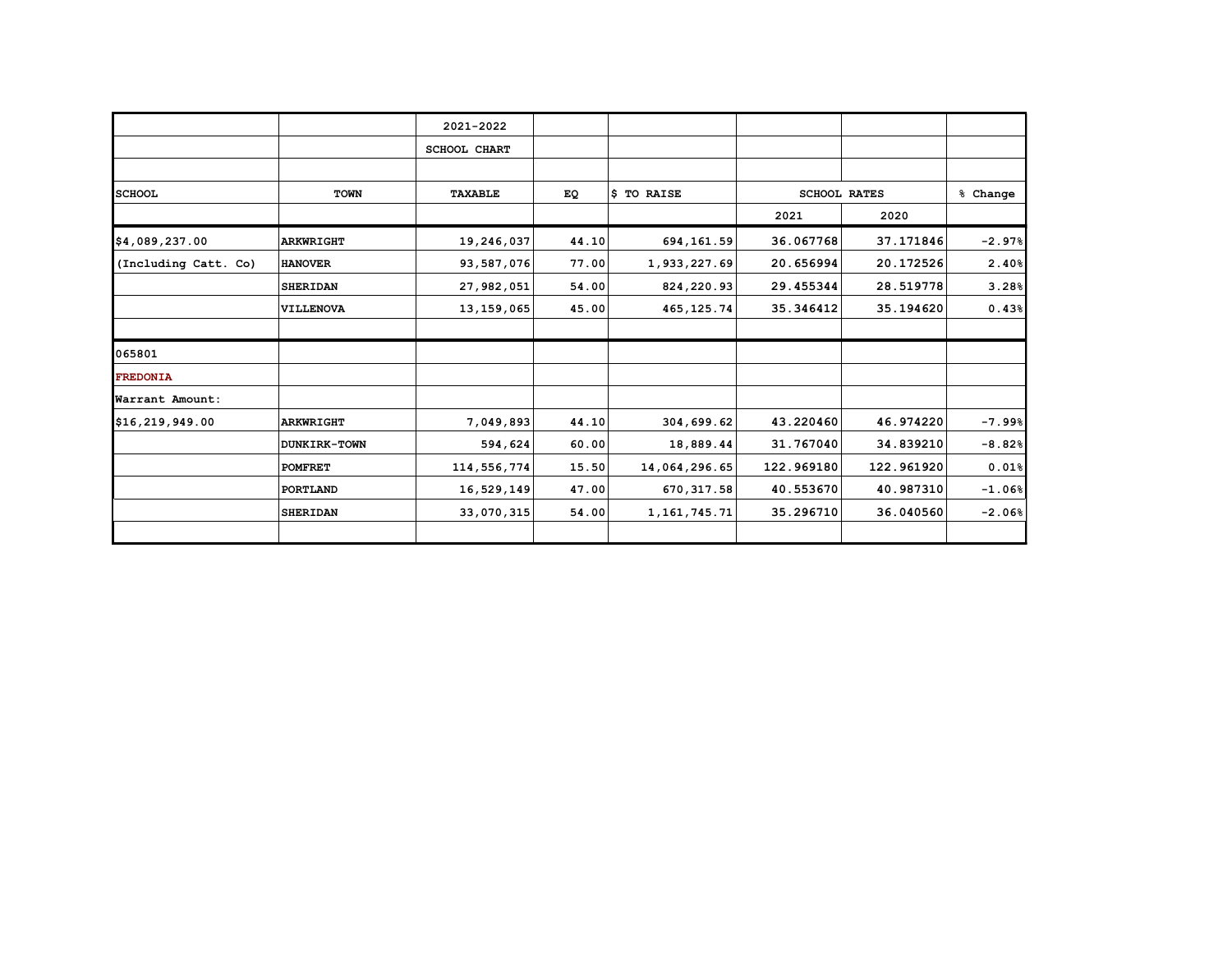|                      |                  | 2021-2022           |        |                 |           |                     |          |
|----------------------|------------------|---------------------|--------|-----------------|-----------|---------------------|----------|
|                      |                  | <b>SCHOOL CHART</b> |        |                 |           |                     |          |
|                      |                  |                     |        |                 |           |                     |          |
| <b>SCHOOL</b>        | TOWN             | <b>TAXABLE</b>      | EQ     | \$ TO RAISE     |           | <b>SCHOOL RATES</b> | % Change |
|                      |                  |                     |        |                 | 2021      | 2020                |          |
| 062401               |                  |                     |        |                 |           |                     |          |
| <b>FREWSBURG</b>     |                  |                     |        |                 |           |                     |          |
| Warrant Amount:      |                  |                     |        |                 |           |                     |          |
| \$5,794,487.00       | <b>BUSTI</b>     | 14,654,732          | 93.20  | 381,097.28      | 26.005066 | 25.187095           | 3.25%    |
| (Including Catt. Co) | CARROLL          | 138,853,359         | 92.00  | 3,657,989.41    | 26.344263 | 26.394319           | $-0.19%$ |
|                      | <b>KIANTONE</b>  | 47,623,206          | 95.20  | 1,212,426.89    | 25.458741 | 25.134839           | 1.29%    |
|                      | POLAND           | 13,695,425          | 98.00  | 338,706.33      | 24.731349 | 24.229985           | 2.07%    |
|                      |                  |                     |        |                 |           |                     |          |
| 047201               |                  |                     |        |                 |           |                     |          |
| <b>GOWANDA</b>       |                  |                     |        |                 |           |                     |          |
| Warrant Amount:      |                  |                     |        |                 |           |                     |          |
| \$1,786.95           | <b>HANOVER</b>   | 91,147              | 77.00  | 1,786.95        | 19.605171 | 19.217919           | 2.02%    |
|                      |                  |                     |        |                 |           |                     |          |
| 060800               |                  |                     |        |                 |           |                     |          |
| <b>JAMESTOWN</b>     |                  |                     |        |                 |           |                     |          |
| Warrant Amount:      | <b>JAMESTOWN</b> | 682, 619, 080       | 93.20  | 13, 101, 865.97 | 19.193524 | 19.308306           | $-0.59%$ |
| \$14,641,567.00      | <b>KIANTONE</b>  | 39,614,103          | 95.20  | 744,360.84      | 18.790299 | 19.268247           | $-2.48%$ |
|                      | <b>BUSTI</b>     | 27,635,959          | 93.20  | 530, 431.45     | 19.193524 | 19.308306           | $-0.59%$ |
|                      | <b>ELLICOTT</b>  | 14,756,030          | 100.00 | 263, 961.25     | 17.888365 | 18.574591           | $-3.69%$ |
|                      | CARROLL          | 48,729              | 92.00  | 947.48          | 19.443875 | 20.233759           | $-3.90%$ |
|                      |                  |                     |        |                 |           |                     |          |
| 064801               |                  |                     |        |                 |           |                     |          |
| <b>PANAMA</b>        |                  |                     |        |                 |           |                     |          |
| Warrant Amount:      |                  |                     |        |                 |           |                     |          |
| \$3,464,980.00       | <b>BUSTI</b>     | 27,504,120          | 93.20  | 468,923.70      | 17.049217 | 17.085761           | $-0.21%$ |
|                      | <b>HARMONY</b>   | 98,162,301          | 95.20  | 1,638,430.93    | 16.691040 | 17.050314           | $-2.11%$ |
|                      | NORTH HARMONY    | 72,382,482          | 86.50  | 1,329,651.17    | 18.369792 | 18.303455           | 0.36%    |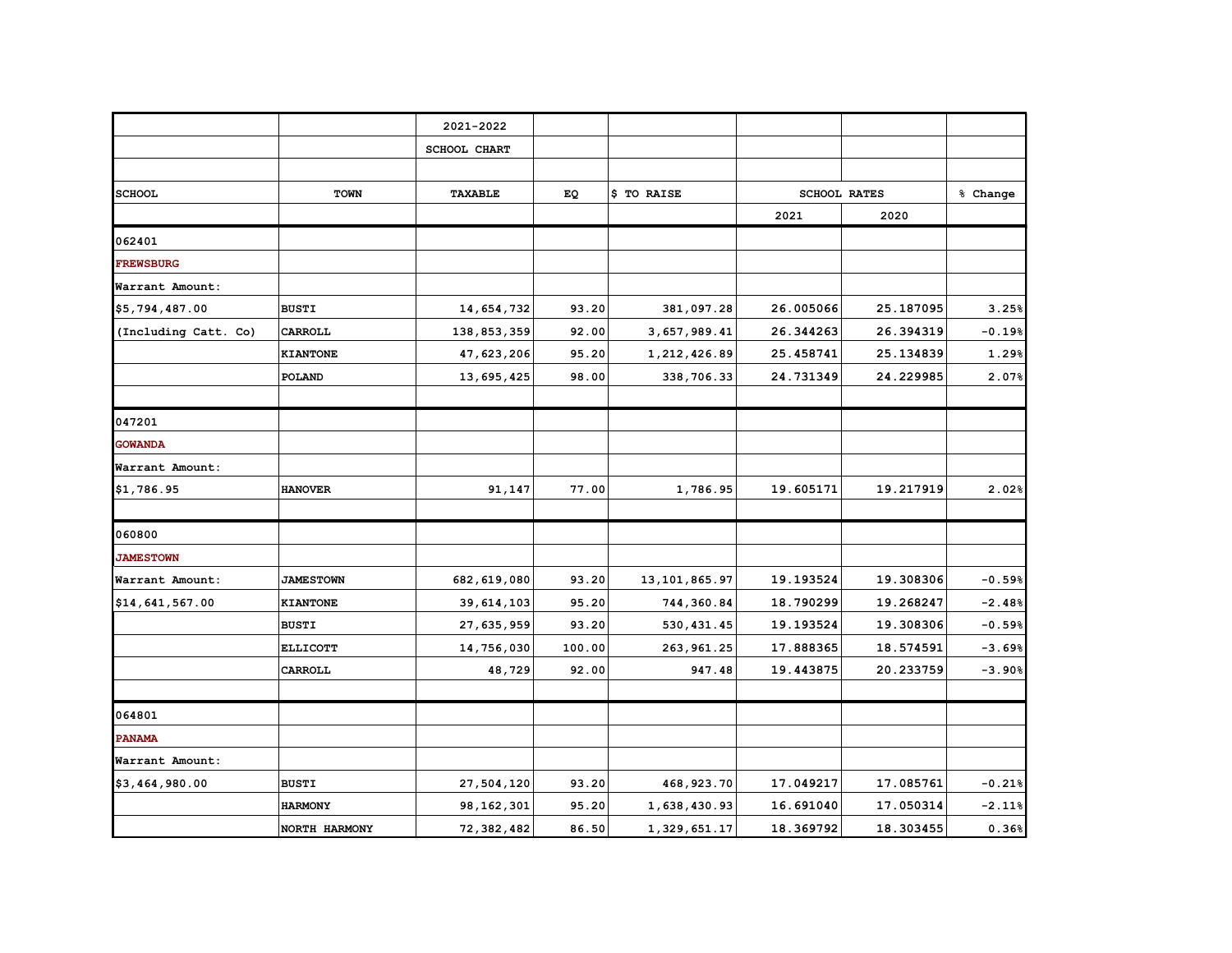|                                  |                  | 2021-2022      |        |             |           |                     |           |
|----------------------------------|------------------|----------------|--------|-------------|-----------|---------------------|-----------|
|                                  |                  | SCHOOL CHART   |        |             |           |                     |           |
|                                  |                  |                |        |             |           |                     |           |
| <b>SCHOOL</b>                    | <b>TOWN</b>      | <b>TAXABLE</b> | EQ     | \$ TO RAISE |           | <b>SCHOOL RATES</b> | % Change  |
|                                  |                  |                |        |             | 2021      | 2020                |           |
|                                  | <b>SHERMAN</b>   | 1,742,900      | 99.00  | 27,974.20   | 16.050376 | 16.436505           | $-2.35%$  |
|                                  |                  |                |        |             |           |                     |           |
| 063001                           |                  |                |        |             |           |                     |           |
| PINE VALLEY                      |                  |                |        |             |           |                     |           |
| Warrant Amount:                  |                  |                |        |             |           |                     |           |
| \$2,002,854.64                   | <b>ARKWRIGHT</b> | 1,542,919      | 44.10  | 51,644.01   | 33.471624 | 34.773004           | $-3.74%$  |
| (Not Including Catt. CoCHARLOTTE |                  | 1,556,806      | 87.75  | 26,188.01   | 16.821637 | 16.679938           | 0.85%     |
|                                  | CHERRY CREEK     | 51,488,986     | 83.75  | 907,496.38  | 17.250580 | 17.619992           | $-2.10%$  |
|                                  | <b>ELLINGTON</b> | 13,757,030     | 100.00 | 203,067.33  | 14.760986 | 16.734971           | $-11.80%$ |
|                                  | VILLENOVA        | 24,829,405     | 45.00  | 814,458.91  | 32.802192 | 32.259491           | 1.68%     |
|                                  |                  |                |        |             |           |                     |           |
| 047601                           |                  |                |        |             |           |                     |           |
| <b>RANDOLPH</b>                  |                  |                |        |             |           |                     |           |
| Warrant Amount:                  |                  |                |        |             |           |                     |           |
| \$4,675,060.00                   | <b>ELLINGTON</b> | 4,770,240      | 100.00 | 37,504.70   | 7.862225  | 8.139410            | $-3.41%$  |
| (Including Catt. Co)             | POLAND           | 6,058,304      | 98.00  | 48,603.82   | 8.022678  | 8.139410            | $-1.43%$  |
|                                  |                  |                |        |             |           |                     |           |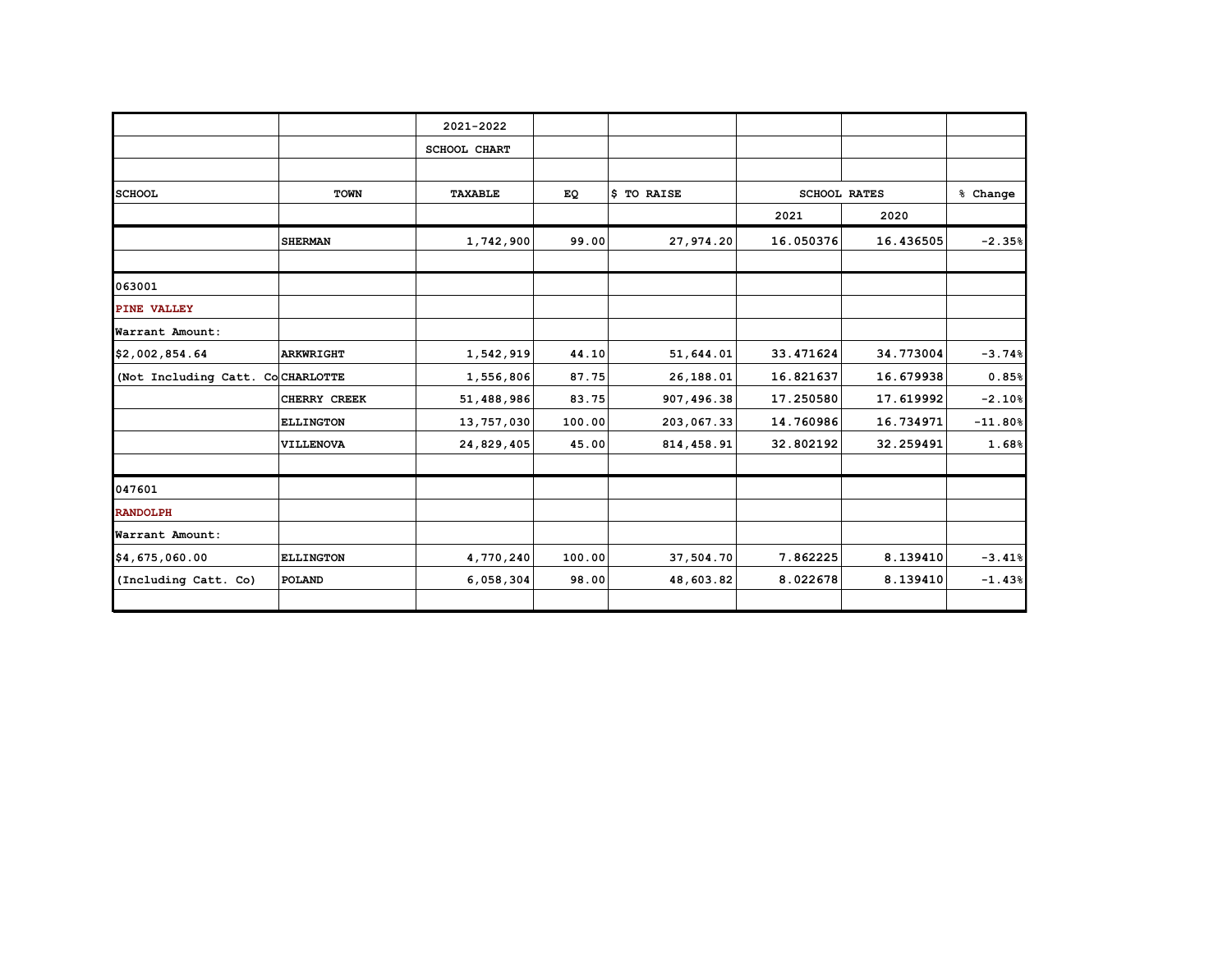|                     |                 | 2021-2022           |        |                     |           |                     |          |
|---------------------|-----------------|---------------------|--------|---------------------|-----------|---------------------|----------|
|                     |                 | <b>SCHOOL CHART</b> |        |                     |           |                     |          |
|                     |                 |                     |        |                     |           |                     |          |
| <b>SCHOOL</b>       | TOWN            | TAXABLE             | EQ     | \$ TO RAISE         |           | <b>SCHOOL RATES</b> | % Change |
|                     |                 |                     |        |                     | 2021      | 2020                |          |
| 066201              |                 |                     |        |                     |           |                     |          |
| <b>RIPLEY</b>       |                 |                     |        |                     |           |                     |          |
| Warrant Amount:     |                 |                     |        |                     |           |                     |          |
| \$1,862,971.00      | <b>RIPLEY</b>   | 89, 447, 571        | 96.00  | 1,862,971.00        | 20.827519 | 21.164212           | $-1.59%$ |
| 066601              |                 |                     |        |                     |           |                     |          |
| <b>SHERMAN</b>      |                 |                     |        |                     |           |                     |          |
| Warrant Amount:     |                 |                     |        |                     |           |                     |          |
| \$2,804,823.00      | CHAUTAUQUA      | 1,915,963           | 100.00 | 289,195.00          | 15.089225 | 16.620314           | $-9.21%$ |
|                     | <b>CLYMER</b>   | 880,359             | 100.00 | 13,284.00           | 15.089219 | 15.423655           | $-2.17%$ |
|                     | FRENCH CREEK    | 5,102,223           | 99.00  | 77,766.00           | 15.241643 | 15.423652           | $-1.18%$ |
|                     | <b>MINA</b>     | 39,997,607          | 99.00  | 609,629.00          | 15.416410 | 15.423652           | $-0.05%$ |
|                     | NORTH HARMONY   | 3,335,891           | 86.50  | 58,192.00           | 17.444188 | 17.175558           | 1.56%    |
|                     | <b>RIPLEY</b>   | 21,449,225          | 96.00  | 337,138.00          | 15.717943 | 15.900671           | $-1.15%$ |
|                     | <b>SHERMAN</b>  | 78, 216, 171        | 99.00  | 1,192,143.00        | 15.241641 | 15.423651           | $-1.18%$ |
|                     | WESTFIELD       | 10,552,765          | 70.00  | 227,476.00          | 21.556036 | 21.128291           | 2.02%    |
|                     |                 |                     |        |                     |           |                     |          |
| 064601              |                 |                     |        |                     |           |                     |          |
| SILVER CREEK        |                 |                     |        |                     |           |                     |          |
| Warrant Amount:     | <b>HANOVER</b>  | 262, 258, 484       | 77.00  | 5,029,006.21        | 19.175763 | 20.025493           | $-4.24%$ |
| \$6,223,262.01      | <b>SHERIDAN</b> | 43,505,716          | 54.00  | 1,189,586.49        | 27.343223 | 28.311902           | $-3.42%$ |
| (Including Erie Co) |                 |                     |        |                     |           |                     |          |
|                     |                 |                     |        |                     |           |                     |          |
| 062201              |                 |                     |        |                     |           |                     |          |
| <b>SOUTHWESTERN</b> |                 |                     |        |                     |           |                     |          |
| Warrant Amount:     | <b>BUSTI</b>    | 462, 318, 957       | 93.20  | 9, 414, 557, 519.00 | 20.363771 | 20.053876           | 1.55%    |
| \$13,519,457.00     | <b>ELLICOTT</b> | 213, 224, 179       | 100.00 | 4,046,778.21        | 18.978984 | 19.291829           | $-1.62%$ |